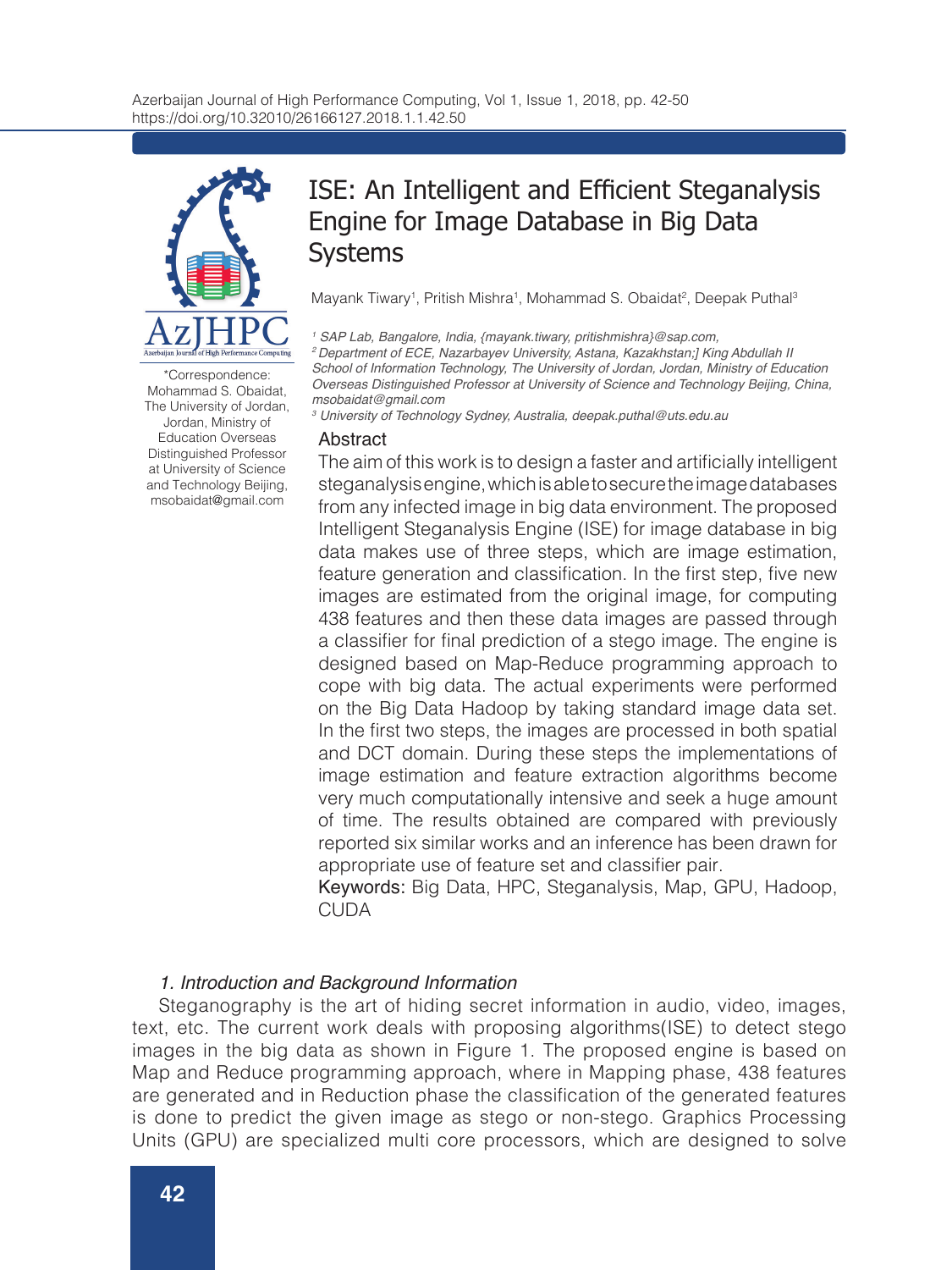image processing and video processing operations faster and provide a good parallel platform to researchers. In ISE, the computationally intensive operations are offloaded to GPU.

In [1], Lyu and Farid proposed a universal steganalyzer for gray scale images using first and high order wavelets. Harmsen et al. [2] in their work proposed a methodology to efficiently detect any steganographic method which adds noise in the spatial domain by using histogram characteristic function and center of mass for that histogram. Fridrich [3] in his work used 23 first and second order features and ANN for stego image prediction. In their work, they decompressed a given image cropped by 4 pixels and compressed it. This cropping image along with original image were used to generate features, which can classify F5, Outguess and Steghide. Shi et al. [4] generated a set of features based on the differences in the JPEG 2-D array using Markov's random process. In [4], the features were derived from the transaction probability matrix. In [5], the authors used multi domain features to detect steganography. In [5], features were collected from both DCT and spatial domain for efficient classification process. In [6], the authors classified Jsteg and F5 steganographic techniques using wavelet domain features. Westfeld [7] designed a detector for color images, which has its basis in the effect that the embedding algorithm has on the occurrences of close pairs of colors.

Mei-Ching Chen et al. [8], used alpha trimmed mean filter to generate a set of 25 features for steganalysis, which can help in the classification of F5, outguess and steghide steganographic techniques. Wenqiong Yu et al. [9] presented a total of 9 functions to generate a set of 168 features based on center of mass of histogram characteristic function, which helped in the prediction of the five steganographic techniques including MB1, MB2, Jphide, Outguess and Steghide. In [9], the authors generated features from both DCT and spatial domain. In [10], the authors



*Figure 1. Proposed ISE Based on Map-Reduce Approach*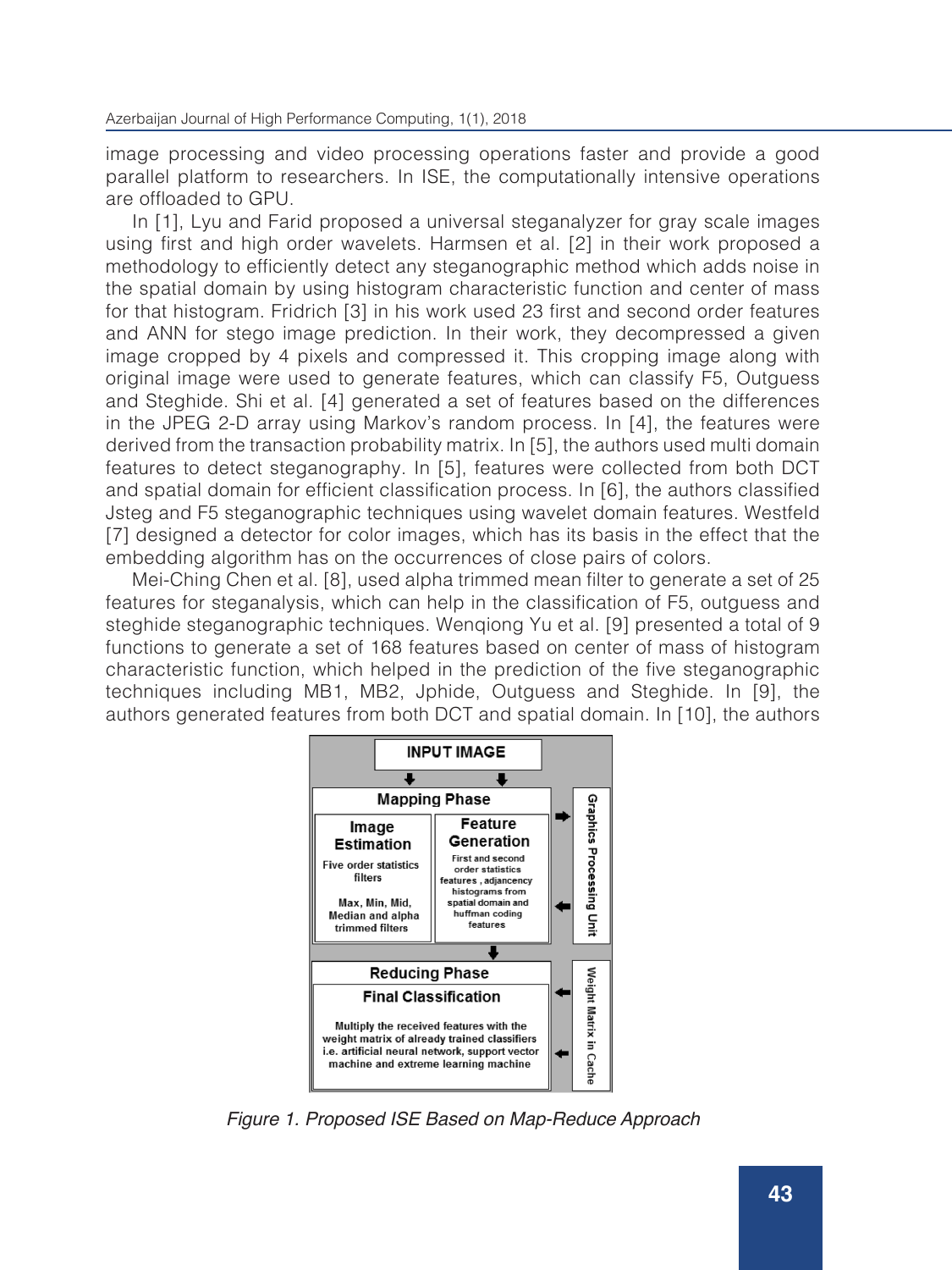used SVM and Neural Network Pattern Recognition Tool (NPR) for classification of stego and clean images. Zuzana Oplatkova et al. [11] used huffman encoding features for DCT compression, which showed a high variation between stego and clean images. The authors used ANN for classification, which resulted in a high classification accuracy for detecting Outguess and Steghide steganography techniques. Andrew D.ker [12] used the histogram characteristics function for calibrated image based on adjacency histogram instead of the usual histogram function which helps in the classification for LSB matching. In [14], the authors estimated MB steganography based on least square method generation. In this work, the authors tried to estimate the length of the embedded message. In [13], authors tried to increase the efficiency of classification based on first and second order features by introducing localized generalization error model. Xiaolong Li's [15] work is based on the steganalysis of LSB matching. In his work, he tried to increase the efficiency of detection by considering the ratio of the histograms DFT coefficient of a given image to the corresponding coefficient of the down sampled image. In [19], the authors generated 255 features from the DCT domain using 5 estimated images and classified the images as stego or non stego.

The key contributions of this work can be summarized as below.

• Applying five order statistics filters for estimating images, which generates 438 features using both spatial and transform domain for robustness.

• Offloading the computationally intensive operations of image estimation and feature generation phases to GPU's and structuring the whole process into Map and Reduce programming approach to deal with big data for faster execution.

• Detecting ten types of stegos including F5, Outguess, Steghide, MB1, MB2, LSB Matching, LSB Replacement, Jphide, Jsteg and PQ.

• Classifying the image to stego or non-stego using three machine learning classifiers, which are SVM, ANN and ELM to achieve a better accuracy.

# *2. Proposed Technique:*

• Our proposed scheme consists of four key phases: image estimation, feature generation, reduction and classification phases. The mapping phase takes a single image as an input, where the key is the name of the image and value is the image matrix. The image matrix is further divided into three matrices each for Red, Green and Blue domain. These Red, Green and Blue matrices are sent to the GPU, where the GPU does the actual processing. In this phase, a set of four GPU kernels has been used which are called asynchronously to increase the overall performance. The four sets of GPU kernels are image estimator, first order statistics feature generator, second order statistics feature generator and spatial domain feature generator. The output of the image estimation kernel is fed asynchronously to the remaining three kernels. The communication to these 3 kernels is facilitated by the Multi-Process Service(MPS) [16] provided in Nvidia GPU cards. A description of the each major phase is given below.

# *2.1. Image Estimation:*

In this phase, the proposed engine is applied on five order statistics filters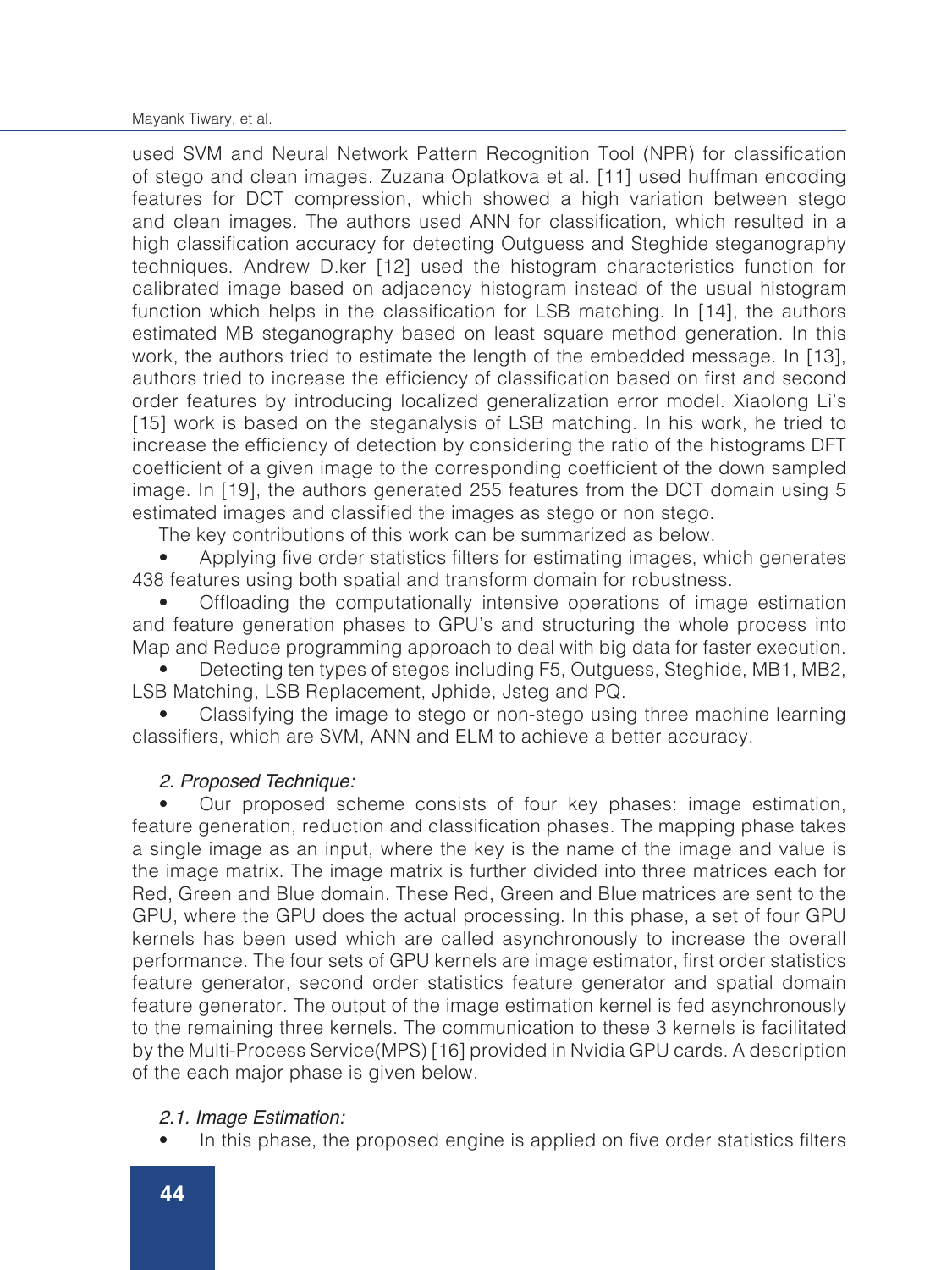Azerbaijan Journal of High Performance Computing, 1(1), 2018

namely alpha trimmed mean, max, min, median and mid filter.

• Alpha Trimmed Mean Filter: This filter is used to discard the maximum and minimum values in the region Sxy of given pixels. It is used to remove combination of salt, pepper and Gaussian noise.

Max and Min Filter: Max/Min filter is used to replace the value of a given pixel with the maximum/minimum of the gray level. Both the max and min filter are used to remove salt and pepper noises.

• Median Filter: It is a non-linear filter used to remove presence of both unipolar and bipolar noises. It replaces the value of a given pixel with the median of the gray level.

• Mid Filter: Mid filter is used to remove random filtered noise such as Gaussian or uniform noise. It replaces the value of a given pixel by calculating the mid-point between max and min filter.

# *2.2. Feature Generation*

Feature generation phase is meant for extracting relevant features, which would be meaningful for data processing such as machine classification. In this phase, extraction of features takes place from original image and estimated images. A total set of 438 features are extracted from spatial and DCT domain using first order statistics features, second order statistics features, Huffman's coding features and features from spatial domain.

In first order and second order statistics, a set of histograms and co-occurrence matrices is used. We use histogram characteristic function (HCF) and center of mass (COM) for estimation of changes caused by embedding the data by different steganographic techniques in statistical model. COM is used to represent the energy distribution in HCF, whereas the HCF represents a histogram in frequency domain.

For each single feature in statistical models, the COM's are calculated for all estimated and original image and then the feature of estimated image is subtracted from the feature of the original image and is represented by the below equation:

Feature = |COM[Original] – COM[estimated]|

In first order and second order statistics, we use the below 6 functions:

• F1: This function is used to extract a feature using the histograms of all DCT coefficients. It results in one feature f1.

• F2: This function is used to represent the individual histograms of the first five AC coefficients. This results in a set of five basic features f2, f3, f4, f5 and f6.

• F3: This function is used to calculate total occurrences of all the AC coefficients from -5 to 5. This function results in 11 basic features from f7, ... f17

F4: This function is used to measure the variation of the neighboring blocks in DCT domain. Here only one basic feature f18 is extracted.

• F5: This function is used to measure the variation along the boundaries of DCT blocks. Here two basic features f19 and f20 are derived.

• F6: This feature is derived from the co-occurrence matrix. The function used to derive three basic features f21, f22 and f23.

Huffman's coding for compression features are also included in the feature set.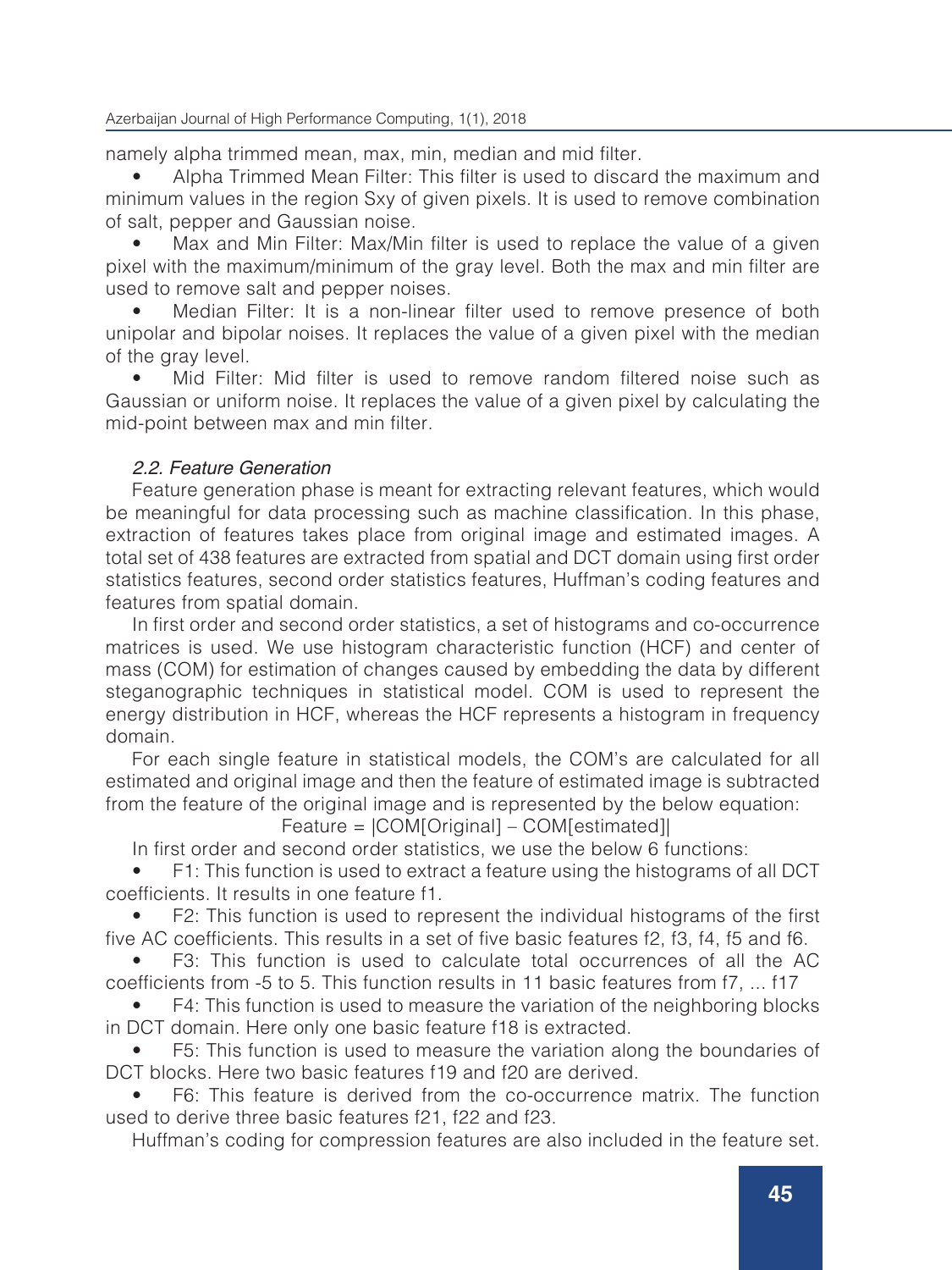This includes features for 12 coefficients of the DCT matrix. The classes include the DC and AC coefficients for class 0 and class 1 that is DC class 0, AC class 0, DC class 1 and AC class 1. This totals to 48 features. Lastly, the features are collected from the spatial domain. In the spatial domain, a total of 45 features are extracted by using functions F7, F8 and F9.

• F7: This feature represents the histogram of the difference between the adjacent pixels of an image in spatial domain.

• F8: This feature calculates the histogram of the pixel difference at the boundary location of the DCT block.

• F9: This feature is derived from the co-occurrence matrix pixel difference of blocks in spatial domain.

There are a total of 45 features from the spatial domain using F7, F8 and F9. These features are the output of the mapping phase. The mapper outputs the key and value pairs to the reducer, where the key is the image name and value is an array containing these 438 features.

#### *2.3. Reduction Phase*

The main function of this phase is the classification. The reduction phase receives the input from the mapping phase;

it receives the image name as key and the value as its derived features. The classifiers in the reducer use the weight

matrix which is pre-determined based on training of the machine classifiers. If the image feature is classified as stego,

the reducer outputs the same key, and value as binary 0 or 1 to indicate stego or non-stego image. This output is finally written to the HDFS as final result.

## 2.4. Classification Phase

For the classification process, three well known machine classifiers, which include ANN, SVM and ELM have been used. In the feature set, 4 subsets of features have been used, which are first order and second order statistics features, features from Huffman's encoding of DCT matrix, and features from spatial domain. These feature sub sets are used to detect different steganographic techniques. For each steganography technique, there can be one or more trained weight matrix obtained from the respective machine classifiers. These weight matrices are cached so that they can be accessed easily by every reducer which runs on different nodes in the Big Data cluster.

The ELM classifier do not generate a weight matrix and the training and testing process occur simultaneously. However, the SVM and ANN generate weight matrix. These weight matrices are cached in distributed environment, which are used further by reducer during actual simulations. A total of 21 weight matrices were generated after training process, which ultimately result in making the proposed model robust and accurate.

## *3. Performance Evaluation*

The experiments were performed on hadoop 4 node cluster where, GPU was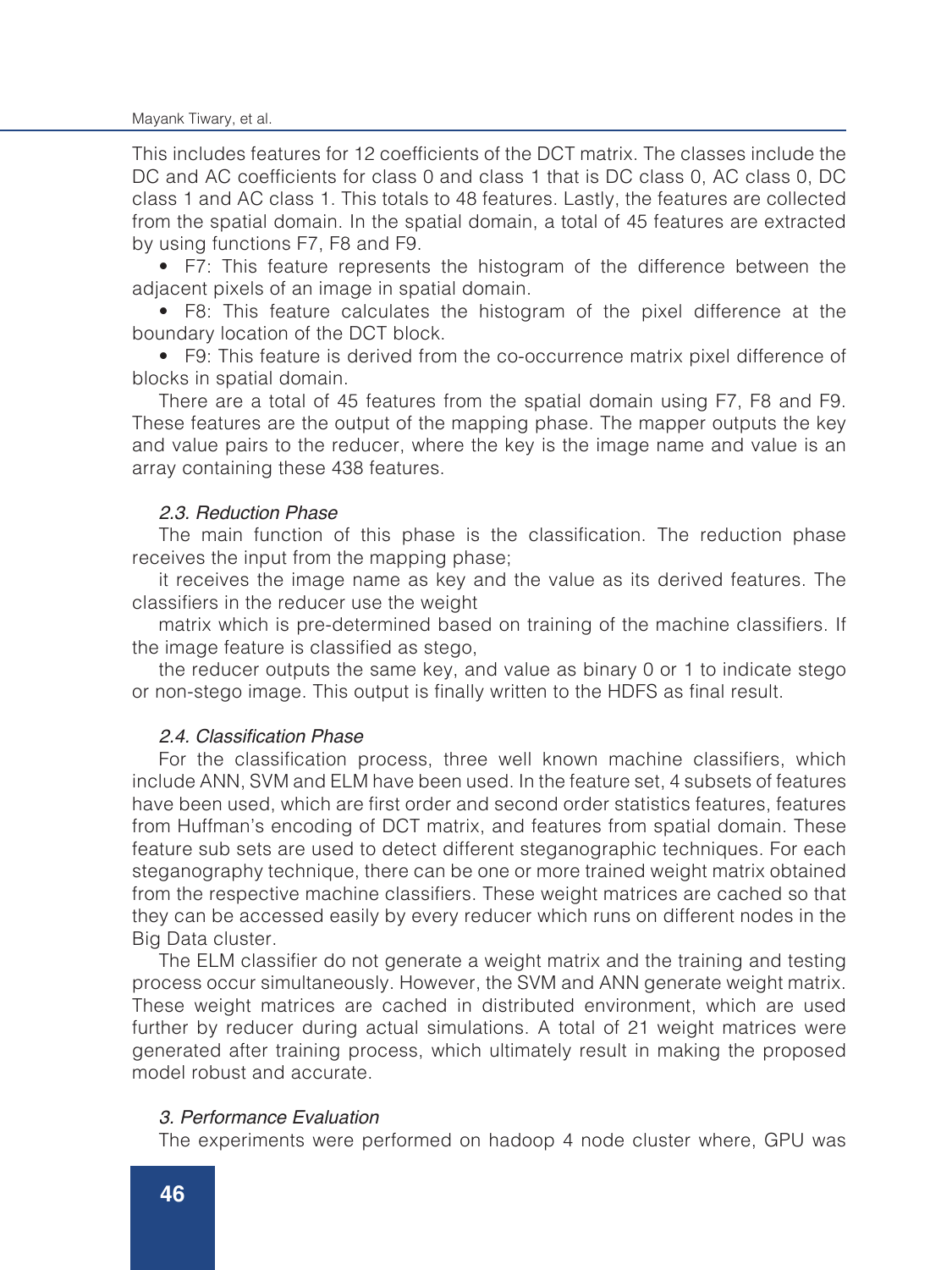attached with each node in the cluster. The CPU used was Intel Core i5 and GPU was NVIDIA's GT540M. The operating system used was Ubuntu 12.04 LTS. For testing the algorithm, the Apache Hadoop was used. For doing image processing in Hadoop, Java's buffered image library was used and a custom data type in Hadoop was developed which could easily read images. For integrating the power of GPU with the Hadoop cluster, Java Native Interface enabled Java Compute Unified Device Architecture(JCUDA) was used. The Hadoop's distributed cache was used to cache the weight matrices which is used in the reducing phase for final classifications. For big image data set, the images were downloaded from Break Our Water Marking System(BOWS) [17]. This source provides a set of 10000 images in PGM format, which were converted to JPEG format using specific compression ratio. After conversion the total data size is approximately equal to 1.5 GB. To further increase the size of data, copying the same data again and again to get a size of 15GB has been done to perform the experiments for big data. In the classification phase, three classifiers which include ANN, SVM and ELM have been used. The ANN was simulated in MATLAB and trained. Then, the SVM was simulated using LibSVM [18] library in Java. The ELM was simulated in the reducer method itself using the panrose inverse algorithm. The neural network classifier used in this work is a supervised multilayer feed forward network, which uses a single hidden layer containing four nodes. Back propagation algorithm was used to train the network. The whole experiment is carried out using Matlab R2013a. The total data set is divided into two sets. A training set and a testing set; each comprising of almost 50% of the total data.

| Techniques      | Features                                         | <b>SVM</b>           | ELM |
|-----------------|--------------------------------------------------|----------------------|-----|
| F5              | First order features                             | 94.58% 92.17% 76.25% |     |
| MB1             | First-Second order features 88.44% 97.66% 84.36% |                      |     |
| MB <sub>2</sub> | First-Second order features 91.09% 96.38% 82.05% |                      |     |
| Jphide          | First-Second order features 90.92% 94.82% 92.38% |                      |     |
| PQ              | First-Second order features 85.69% 91.28% 75.36% |                      |     |
| Steghide        | First-Second order features 90.88% 97.54% 73.08% |                      |     |
| Outguess        | First-Second order features 92.53% 97.39% 77.48% |                      |     |
| Jsteg           | First-Second order features 91.09% 97.27% 75.88% |                      |     |
| Steghide        | Huffman features                                 | 97.98% 92.68% 52.12% |     |
| Outguess        | Huffman features                                 | 98.54% 91.20% 43.69% |     |
| <b>J</b> steg   | Huffman features                                 | 99.54% 89.37% 47.92% |     |
| LSB Matching    | Spatial Domain features                          | 89.70% 96.10% 97.39% |     |
| LSB Replacement | Spatial Domain features                          | 91.37% 96.5% 94.22%  |     |

## Figure 2. Classification accuracy for different classifiers with different feature sets

After the training is over, the network was tested against the test dataset to validate the learning process. The SVM classifier used here uses a Radial basis Kernel function as it works well for classification task. The set of images used in the training process for each steganographic algorithm and for each classifier was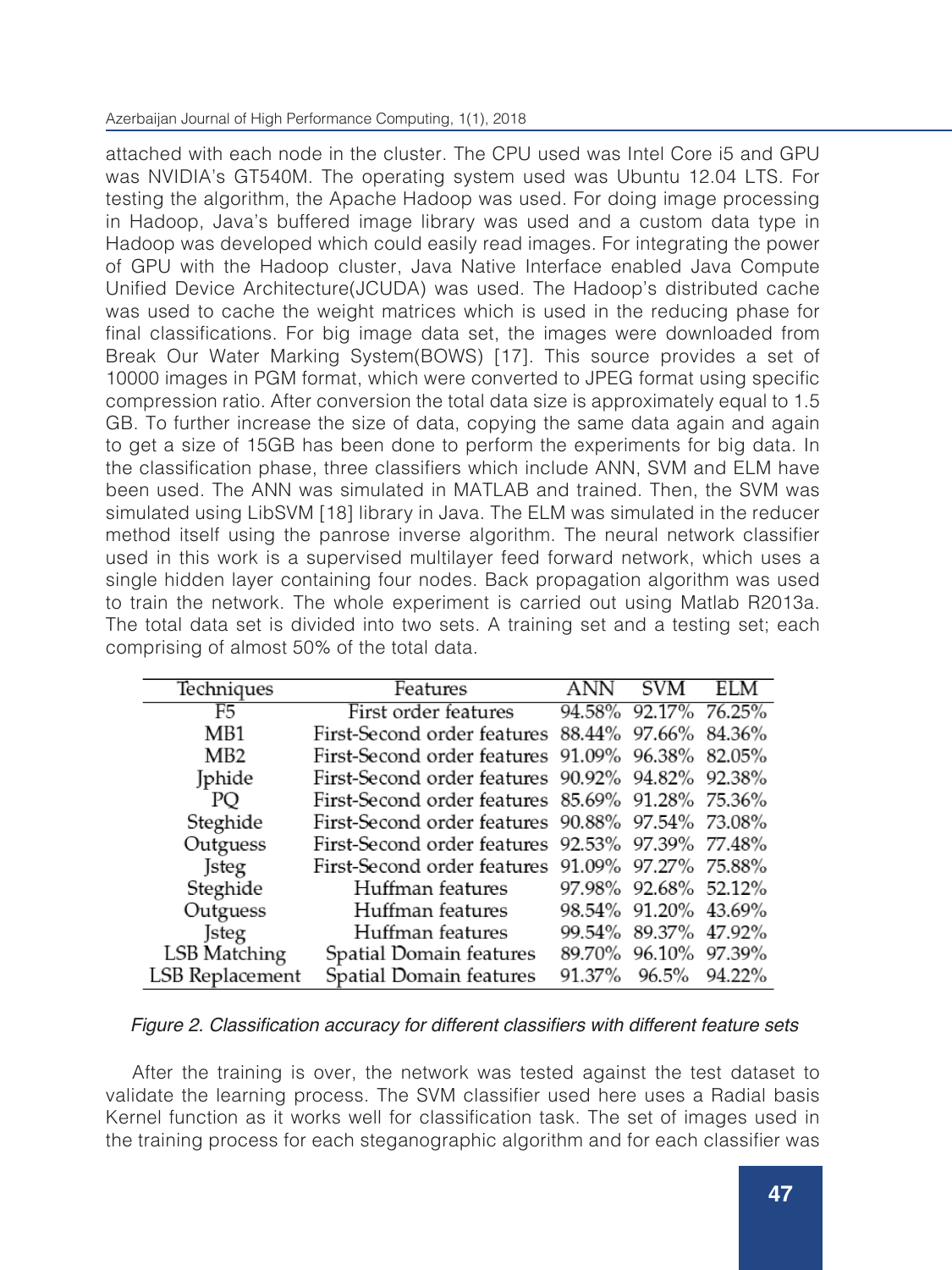Mayank Tiwary, et al.

30000. To increase the efficiency of the classifier, each steganographic technique training was done separately and a separate weight matrix was generated. For training in ANN, the weight matrix was copied from the neural network simulator after training. But in case of SVM, the LibSVM provides an easy interface for generating the weight matrix. These generated weight matrices, would be cached in the Hadoop's Distributed Cache. For testing the accuracy of the classification, large set of images were tested which include image data of size 15GB. The images for testing were divided into two parts. The first part of images was stego, where 2.341 KB and 0.65 KB of text was embedded and the rest of the images were clean. These testing sets were generated for each of the ten steganographic methods. In case of ELM, some known features set were cached in the Hadoop Distributed cache and used in the classification process. These set of features used in the classification process includes features of known 30000 images. The features for ELM are limited and include first order features, second order features and features from spatial domain.

After extensive simulation of the proposed model, we achieved the results as shown in Figure 2. Figure 3 represents the CPU-GPU time comparison graph. Here CPU time represents the total time taken to process a given set of images with hadoop cluster without any GPU card, whereas the GPU time represents the total time taken to process a given set of images with hadoop cluster having GPU cards attached to each node.



*Figure 3. CPU-GPU Time Comparison Graph* 

# *4. Conclusion*

In this paper, a Map-Reduce based implementation of steganalysis for JPEG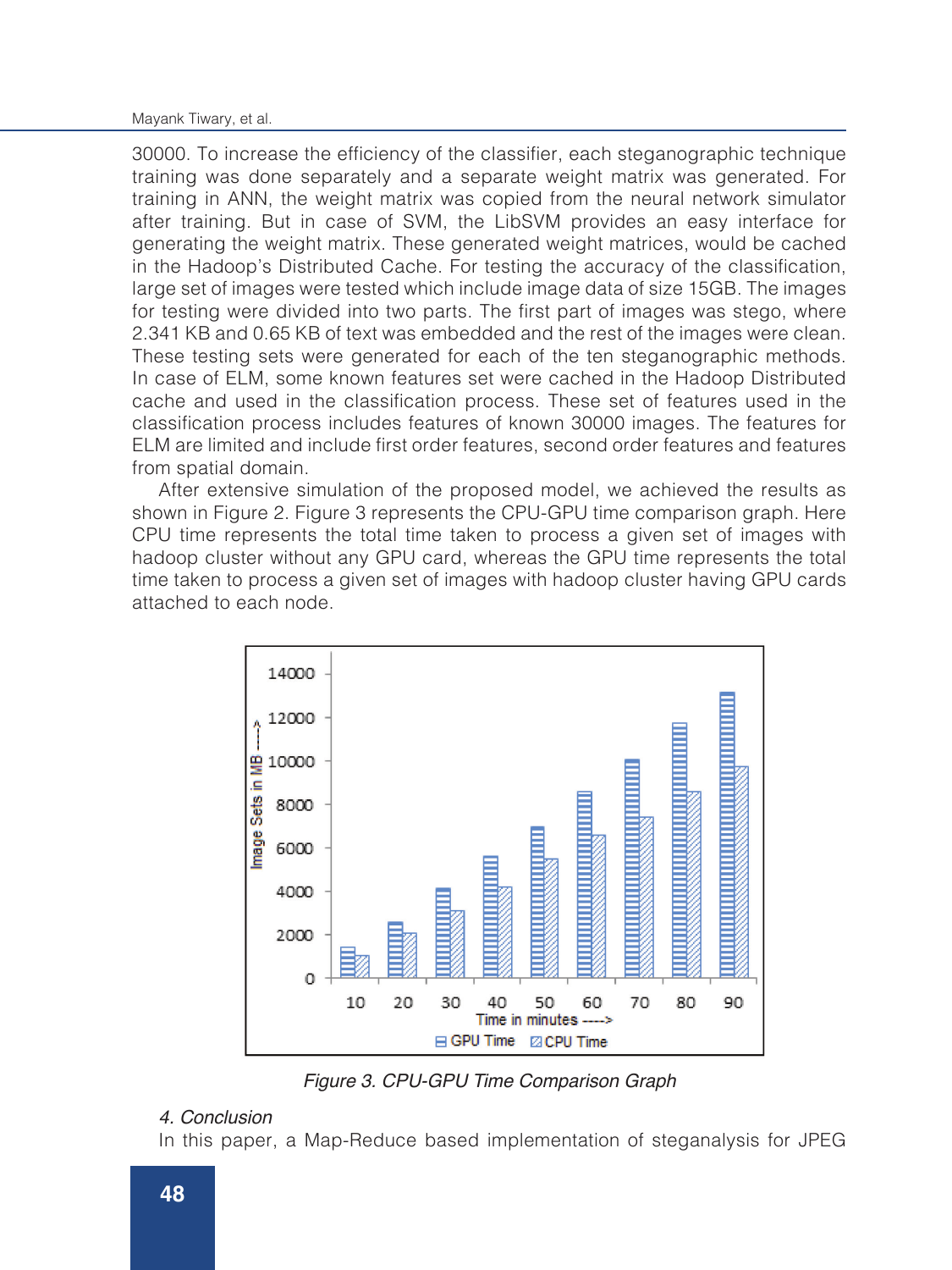Azerbaijan Journal of High Performance Computing, 1(1), 2018

images stored in big data environment, is introduced. The paper proposes algorithms that offload computationally intensive operations to GPU for faster operation. The proposed approach consists of 3 essential steps: image estimation, feature generation and classification. During the image estimation phase, five image estimation techniques have been introduced. Next, in the feature generation phase, a total of 438 features were extracted from spatial and DCT domains. Finally, in the classification phase, three classifiers were used for final classification. Introducing the usage of GPU in the Hadoop cluster shows a good improvement of the speedup over the CPU time, which is expected to increase with increase in data-size, that could go up to tera-bytes in big data; see Figure 3. The performance and efficiency of the proposed engine is validated by experimenting and comparing with ten steganographic techniques which include F5, Outguess, Steghide, MB1, MB2, LSB Matching, LSB Replacement, Jphide, Jsteg and Perturbed Quantization(PQ). In conclusion, the observations obtained from the proposed engine show a high degree of accuracy and offer an intelligent selection among the classifiers and its corresponding optimum set of features. The proposed steganalysis engine can also be applied to stego video data along with higher number of steganographic techniques.

## *References*

[1] Lyu, S., Farid, H. (2002) Detecting Hidden Messages Using HigherOrder Statistics and Support Vector Machines, Proceedings of the 5th International Workshop on Information Hiding (pp.340-354). Noordwijkerhout: Springer.

[2] Harmsen, J.J., Pearlman, W. A. (2003) Steganalysis of Additive Noise Modelable Information Hiding, Proceedings of SPIE - The International Society for Optical Engineering, 5020, 131-142.

[3] Fridrich, J. (2004) Feature-based Steganalysis for JPEG Images and Its Implications for Future Design of Steganographic Schemes, Proceedings of the 6th International Information Hiding Workshop (pp.67-81). Toronto: Springer

[4] Shi, Y. Q., Chen, C. H., Chen, W. (2007) A Markov process based approach to effective attacking JPEG steganography, Proceedings of the 8th Information Hiding Workshop (pp.249-264). Alexandria: Springer

[5] Li, Z., Lu, K.J., Zeng, X.T., Pan, X.Z. (2009) Feature-Based Steganalysis for JPEG Images, Proceedings of the 1st International Conference on Digital Image Processing (pp.76-80).

[6] Zhang, Q., Liu, Y., Zhang, Sh., Chen, K. (2009) Classification Method of Jsteg Stego-Images and F5 Stego-Image, Proceedings of the Fourth International Conference on Innovative Computing, Information and Control (ICICIC) (pp.394-397). Kaohsiung, Taiwan.

[7] Westfeld, A. (2002) Detecting low embedding rates, Proceedings of the 5th International Workshop on Information Hiding (pp.324-339). Noordwijkerhout: Springer.

[8] Chen, M., Agaian, S.S., Chen, C.L.P., Rodriguez, B.M. (2009) Alpha-trimmed image estimation for JPEG steganography detection, Proceedings of IEEE International Conference on Systems, Man and Cybernetics (pp.4581-4585). San Antonio, USA.

[9] Yu, W, Li, Z., Ping, L. (2010) Blind detection for JPEG steganography, Proceedings